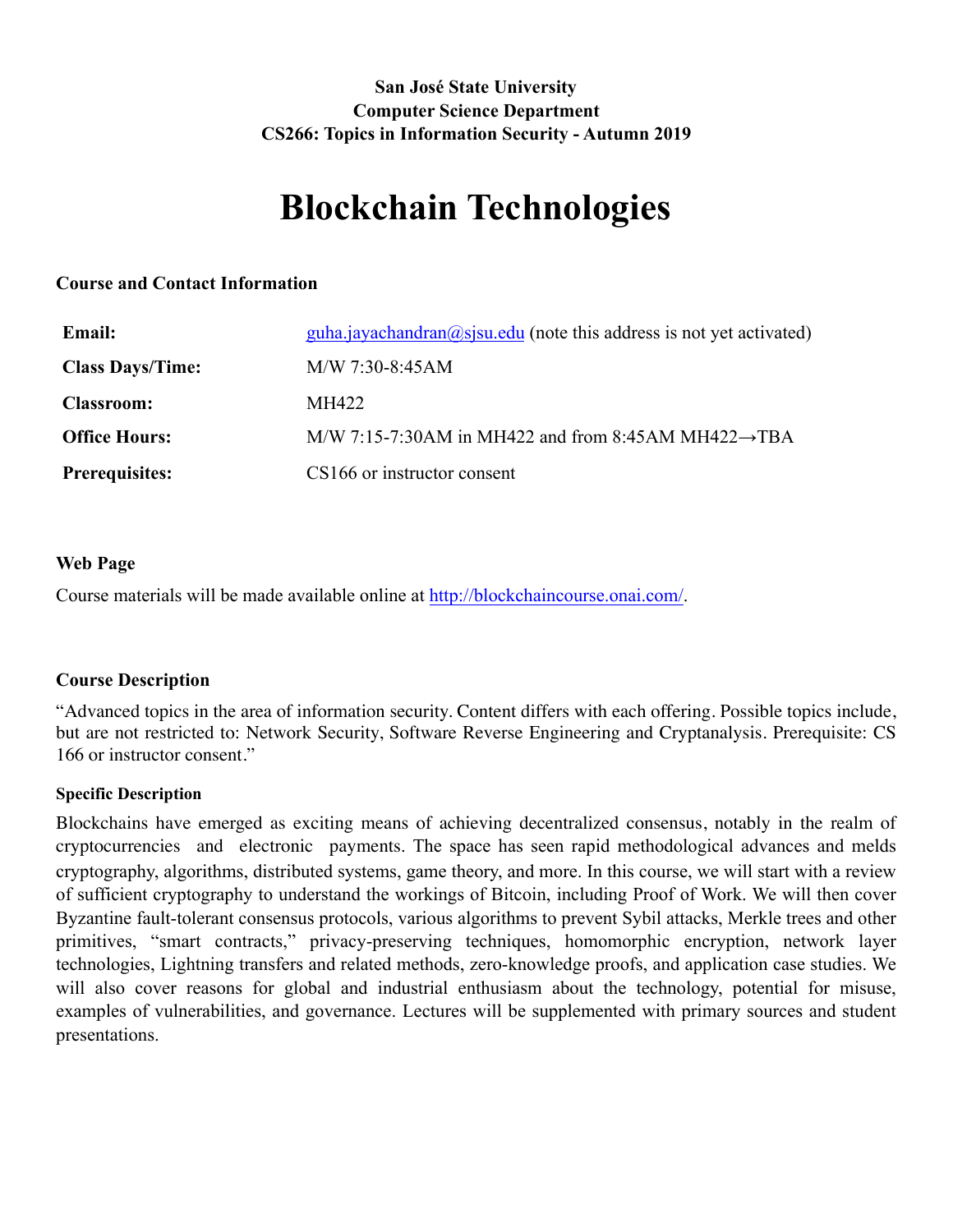# **Course Learning Outcomes**

Upon successful completion of this course, students will be able to:

- 1. Explain the technical workings of blockchain protocols.
- 2. Design blockchain protocols, smart contracts, and applications.
- 3. Evaluate new published work.

## **Required Texts/Readings**

#### **Textbook**

There is no required textbook. Notes and papers will be assigned as reading. Those who desire an introductory supplement can use *Bitcoin and Cryptocurrency Technologies*. You can download a prepublication version for free from<https://bitcoinbook.cs.princeton.edu>or buy a print copy.

## **Other Readings**

Links to online papers will be provided or copies will be provided.

## **Other technology requirements / equipment / material**

Students will need a computer, or access to a computer, on which you can install open source blockchain applications and perform programming assignments.

## **Course Requirements and Assignments**

Course requirements and assignments all directly contribute to the course learning outcomes listed above.

- At the end of each lecture, each student should submit a piece of paper (with your name) with at least one key fact covered that day. Before each lecture, each student should submit one question about the material covered to date.
- Most classes, there will be time set aside for questions and you're encouraged to take advantage of it to resolve any doubts.
- Readings will be assigned. Each student will orally present a few papers to the class over the course of the semester. Come briefly show your presentation in office hours before the day you are scheduled to present, and email your presentation as a pdf one week before the class you are scheduled to present.
- There will be two other homework assignments.
- Each student will contribute to a final project, presenting it as a poster and including a brief report.
- There will be one examination (final exam).
- Each homework assignment, and the final project instructions, will include guidelines on working as a group.

#### **Final Examination or Evaluation**

There will be a final examination at the scheduled time of 7:15-9:30AM on December 11, 2019.